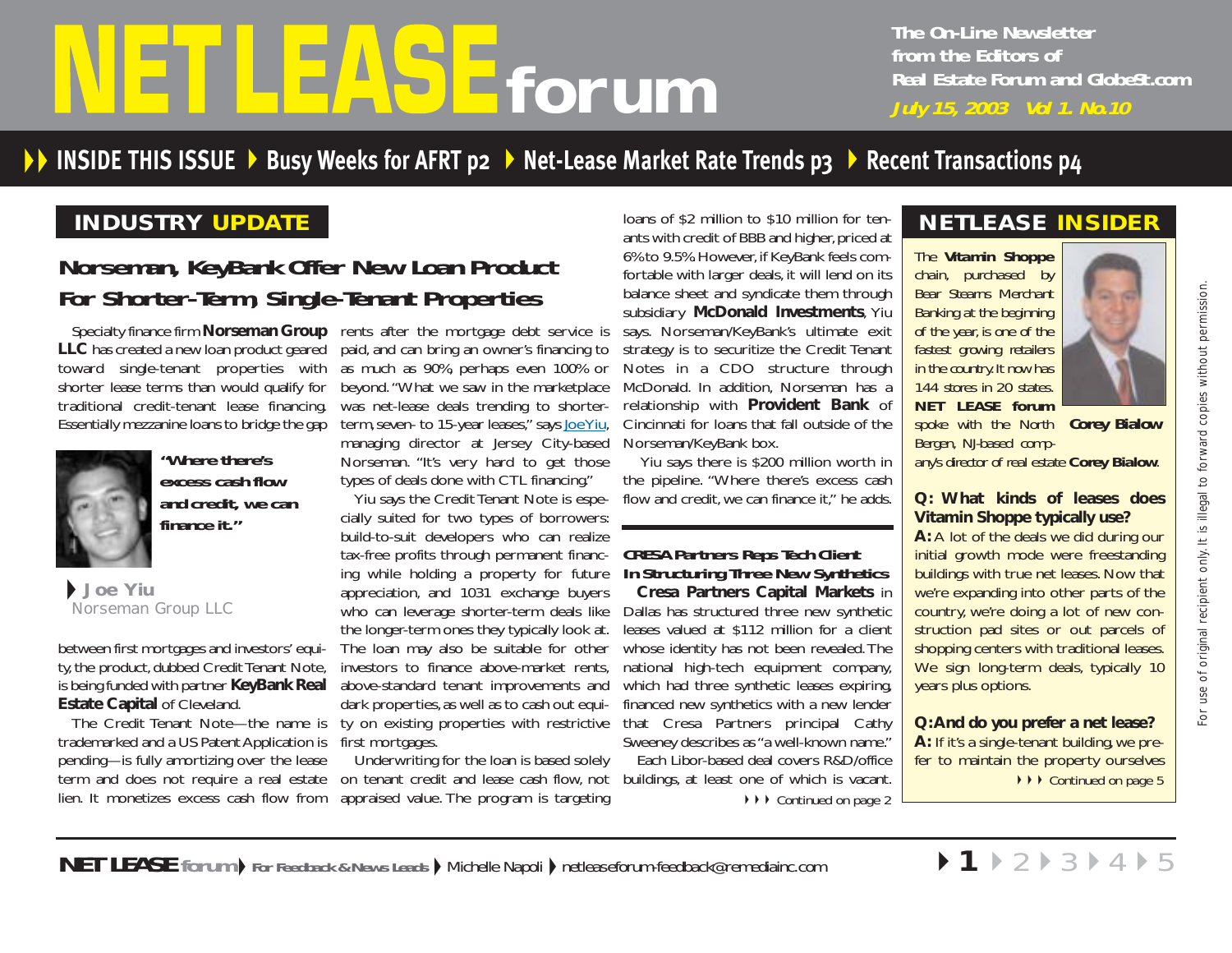### <span id="page-1-0"></span>**INDUSTRY UPDATE** [Continued from page 1](#page-0-0)

The pricing was virtually unchanged from the company's expiring synthetics, roughly half of what a conventional lease would



**"The accountants had to educate their clients on what the interpretation said."**

### **Cathy Sweeney** Cresa Partners Capital Markets

cost, Sweeney adds. The deals show that synthetic leases are still a viable option for corporations, she says, and illustrate the scrutiny accountants are giving synthetics as they seek to comply with the Financial Accounting Standards Board's Interpretation No. 46.

"It seemed that the bankers and the leasing real estate professionals, and even the treasurers, were very comfortable with how they were proceeding," Sweeney relates. "But the accountants had to educate their clients on what the interpretation said—and some of them took a long time in doing that—and educate their internal staff on what their expectations were to audit whatever might come up."

Particularly on the West Coast, where there is a high exposure to synthetics, the accounting firms "tend to be a little more stringent upfront and are requesting a lot more documentation," Sweeney concludes.

### **AFRT Closes IPO, Sale-Leaseback; \$188M of Assets Under Contract**

The last few weeks have been busy for Jenkintown, PA-based **American Financial Realty Trust**. On the heels of its successful IPO, which raised \$740 million after expenses, the REIT closed on a \$769.8-million sale-leaseback with **Bank of America NA**.According to Securities and Exchange Commission filings, AFRT has another \$188.7 million of properties under contract with closings expected in the third quarter.

Though its shares were priced at \$12.50 on June 24, they opened at \$14.25 when listed on the New York Stock Exchange the next day.The offering closed five days later



**Executives from AFRT and friends RYSE's opening bell on June 27.** 

with more than 64.3 million shares sold. including a more than eight-million-share over-allotment option granted to its under-

◆ ▶ ▶ [Continued on page 3](#page-2-0)

# **RATINGS UPDATE**

Standard & Poor's Ratings Services placed the long- and short-term ratings of **Eastman Kodak Co.** on CreditWatch with negative implications following its announcement that second-quarter income could be less than half of a previous forecast. Fitch Ratings said a review of Eastman Kodak was likely, though it still expects the company to reduce leverage.

The outlook for **Best Buy Co.** was revised to stable from negative by S&P, which also affirmed the retailer's BBBcorporate credit rating. S&P cited "Best Buy's divestiture of its troubled Musicland business segment, no expected significant acquisition activity over the next 12 months and positive same-store sales trends."

Fitch downgraded the senior unsecured debt of **General Motors Corp.** and related entities to BBB+ from A-.The outlook remains negative. Weaker than expected performance in the US light vehicles market and concerns over health-care and pension obligations were among the factors.

The ratings of **Fleming Cos.** were withdrawn by Fitch, following policy for companies that file for Chapter 11.

Moody's Investors Service downgraded the senior unsecured debt ratings of **Sony Corp.** to A1 from Aa3.The outlook is negative. Moody's noted concern "that Sony may take longer than expected to regain its previous strong profit and cash flow generation patterns."

Fitch lowered the senior unsecured debt rating of **Tenet Healthcare Corp.** to BB+ from BBB-. It remains on Rating Watch Negative. The downgrade is based on pressures on operational performance, while the Rating Watch relates to outstanding investigations and shareholder suits.

The outlook for **J.P. Morgan Chase & Co.** and subsidiaries has been revised to stable from negative by Fitch. "JPMC's financial situation has stabilized, with improving signs evident in key businesses," the ratings agency notes.

**Goodyear Tire & Rubber Co.**'s senior unsecured rating of B was placed on Rating Watch Negative by Fitch, based on labor negotiations that have been at a standstill.

The corporate credit and senior unsecured debt ratings of **May Department Stores Co.** were lowered to BBB+ from A by S&P.

▶ [1](#page-0-0) ▶ **2** ▶ [3](#page-2-0) ▶ [4](#page-3-0) ▶ [5](#page-4-0)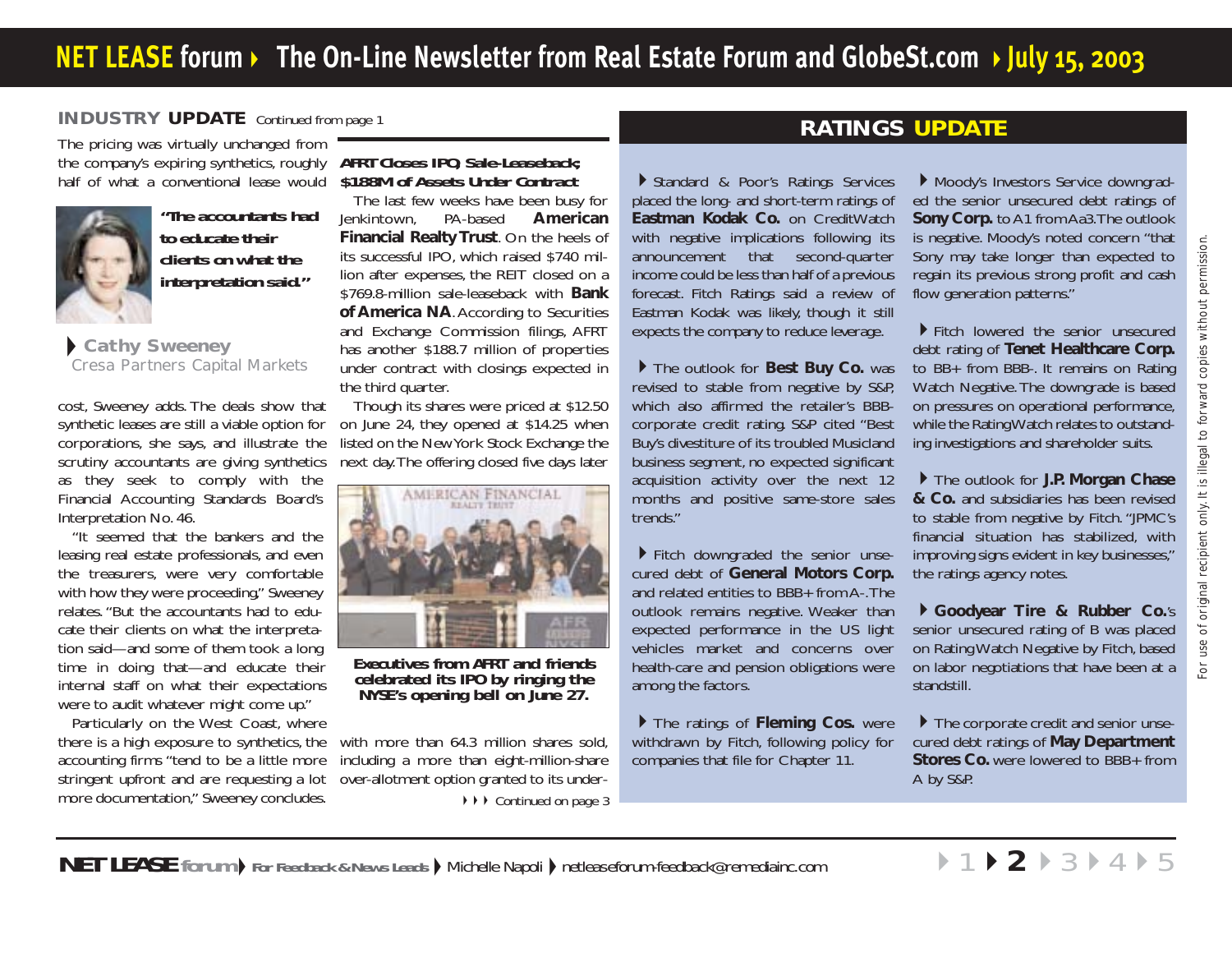### <span id="page-2-0"></span>**INDUSTRY UPDATE** [Continued from page 2](#page-1-0)

writers. President, CEO and vice chairman Nicholas S. Schorsch is limited in what he can discuss about his firm's IPO so soon after. But he did say, "We are pleased with the market's response to our company."

While AFRT has its roots in an entity formed in 1996 by Schorsch and his wife, SVP of corporate affairs Shelley D. Schorsch, it started going after institutional capital with a REIT structure formed in 2002. It raised about \$400 million in a private placement last year, and has been working on going public while focusing on its investment niche of properties net-leased to large financial institutions ever since.

"We looked at the segment and focused totally on large market banks," says Nicholas Schorsch, noting that FDIC-

insured commercial banks and savings insti tutions owned about \$92.5 billion of real estate at the end of 2002."We focused our ability and efforts on the needs of financial institutions. This is a market that has been underutilizing its assets."

Bank of America, one of AFRT's two largest tenants and co-lead book runner of its IPO, seems to agree. The most recent transaction between the two parties encompasses 158 office, banking and opera tions center assets totaling 8.1 million sf and resulted in the leaseback of 5.2 million sf under 20-year triple-net terms. The bank leased back another 804,000 sf on a shortterm basis; 813,000 sf is leased to third parties; and the remaining vacancies will be leased by AFRT to other financial firms.

The deal "will enable Bank of America to generate immediate cost savings as well as to increase our operating efficiency and reduce our role as a property manager for third-party tenants," the bank's SVP of corporate real estate, Robert M. Patterson, said in a statement.

### **Is Recent History Repeating Itself? Another HPT Lessee Said to Default**

Three months after **Hospitality Properties Trust** notified Wyndham International Inc. that it had defaulted on its rent for 27 hotels, the Newton, MA-based REIT has sent out a similar notice, this time to **Prime Hospitality Corp.**According to the REIT, Prime, which through a subsidiary

leases 24 AmeriSuites owned by HPT, failed to pay almost \$2 million of rent due July 1.

In response, Fairfield, NJ-based Prime stated that "for the past 12 months, lease payments have exceeded operating cash flow by approximately \$9 million."

HPT has the right to install a new manager and re-brand the properties. Both companies have said they will meet to discuss the future of the hotels, located in 14 states.The lease and guaranty for the lease obligation are secured by \$42.1 million of deposits, and Prime's obligation to maintain the assets is secured by about \$4.2 million on deposit. HPT intends to retain the security and reserve account funds.

After notifying **Wyndham** in early April that its subsidiaries had defaulted on rent payments, HPT terminated the leases. It also exercised its right to retain security deposits and capital replacements reserves, totaling \$40 million, and selected new management companies for the properties.



### **Does FIN 46 Represent a Shift Toward Principle-Based Accounting?**

Does the **Financial Accounting Standards Board**'s Interpretation No. 46 represent a shift toward more Europeanstyle, principle-based accounting standards? The question, much like FIN 46 itself, raises issues and implications far more sweeping than the synthetic lease business. But it is worthy of consideration

▶[1](#page-0-0)▶[2](#page-1-0)▶**3**▶[4](#page-3-0)▶[5](#page-4-0)

▶ ▶ [Continued on page 4](#page-3-0)

**NET LEASE** forum  $\blacktriangleright$  For Feedback & News Leads  $\blacktriangleright$  Michelle Napoli  $\blacktriangleright$  netleaseforum-feedback@remediainc.com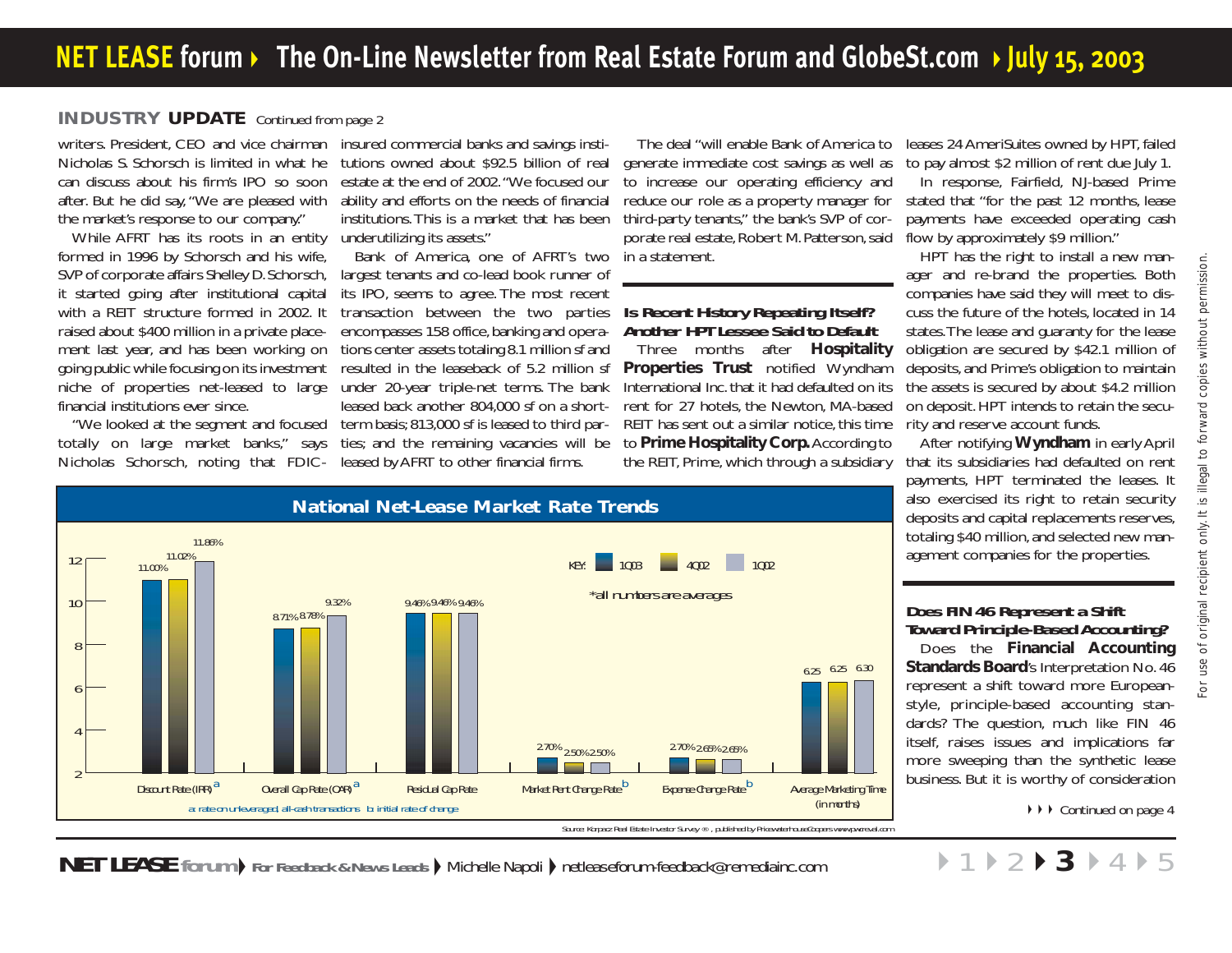# <span id="page-3-0"></span>**NET [LEASE forum](#page-0-0)** ▶ The On-Line Newsletter from Real Estate Forum and GlobeSt.com ▶ July 15, 2003

in the context of synthetic lease financings and the new guidelines.

In Europe, says Ethan Nessen, principal of Boston-based **CRIC Capital**, synthetic leases do not exist; the structure does not fit within principle-based accounting standards. Indeed, he says the synthetic lease could be a poster child for anti-principlebased accounting. But the debate over synthetics may point to tension between European and US rules-based accounting standards, he concludes.

"There is a cultural chasm between how the Europeans have really taken on a principle-based approach versus US accounting," says Nessen. He says the drive behind FIN 46—disclosure of the kinds of off-bal ance-sheet financing that led to Enron's



demise—did represent a shift toward more principle-based accounting, even though "the net results of FIN 46 are that it hasn't."

The FASB doesn't see it quite the same way."This standard has been characterized

ing," says Nessen. He says the drive behind says Sheryl L. Thompson, spokesperson for<br>
FIN 46—disclosure of the kinds of off-bal-<br>
the Norwalk, CT-based board. "But all of<br>
ance-sheet financing that led to Enron's our stan

### **RECENT TRANSACTIONS**

A 51,351-sf distribution facility leased to **Airborne Express Inc.** was purchased by **One Liberty Properties Inc.**The REIT paid \$3.9 million in cash for the Melville, NY property.

The 321,836-sf class A office building known as Xerox Centre in Santa Ana, CA was purchased by **Triple Net Properties LLC** on behalf of tenant-in-common investors completing 1031 exchanges. **DL Cabrillo LLC** sold the property for \$60.5 million. A \$45.4-million loan was arranged by **Cohen Financial** through **Fleet National Bank**.

**Parlex Corp., a designer and manu**facturer of flexible interconnect products,

properties for \$12 million. The proper-Warner Center at Manhattan's Columbus ties, in Methuen, MA and Cranston, RI, Circle. A spokesman for co-developer were purchased by **Taurus Methuen Related Cos.** could not confirm. The ters of credit totaling \$1 million to ensure financed through a synthetic lease. lease performance.

Corporate Plaza complex in Reston,VA was **Investment Trust Inc.** for \$29.3 million. government consulting group, which occupies about 100,000 sf on a long-term basis.

completed the sale-leaseback of two 100,000 sf of office space in the AOL Time **Furniture** and **Babies "R" Us**. According to Reuters, **AOL Time Warner Inc.** has agreed to buy another

**LLC** and **Taurus Cranston LLC**. The media giant already purchased 879,000 sf, company must maintain irrevocable let-which according to previous reports was

The 141,000-sf, two-building Sunset two recent tenant-in-common investpurchased by **Wells Real Estate** 49% TIC interest in its 80,000-sf office Tenancy includes the headquarters of **IBM**'s Rochelle Park, NJ that is leased to the **ARC Properties Inc.** announced ment transactions. The company sold a building at 216 Route 17 North in **Bergen County Board of Social Services**.And affiliate **ARC Corporate Realty Trust** purchased a 40% TIC interest in a 154,000-sf retail property on Route 17 in Paramus, NJ leased to **Levitz**



### **NET LEASE forum Vol.1 No. 10 July 15, 2003**

**Publisher:** Jonathan A. Schein **Editor-in-Chief:** Michael G. Desiato **Editor:** Michelle Napoli **Creative Director:** Scott Thompson

**For Editorial Feedback & News Leads:**  Contact Michelle Napoli at 212.628.9254 or [netleaseforum-feedback@remediainc.com](mailto:netleaseforum-feedback@remediainc.com)

**Subscriptions:** \$395 per year (24 issues) [Subscribe online at https://secure.remedi](https://secure.remediainc.com/app/newsletter/index.jsp)ainc.com/app/newsletter/index.jsp or contact Wendi Grinnell at 212.255.3620.

**For Advertisement Opportunities:** Contact Geoff Hahn at 404.653.8923 or g[hahn@globest.com](mailto:ghahn@globest.com)

### **For Reprints:**

To purchase reprints (minimum order: 1,000), Contact Alexa Faulkner at 813.907.0604 (phone) 813.907.0715 (fax) or [reprints@remediainc.com](mailto:reprints@remediainc.com)

### **Executive Office**

520 8th Ave.,Floor 17, New York, NY 10018 212.929.6900 • 212.929.7124 fax

### **Other Real Estate Media Products**

Real Estate Forum, GlobeSt.com Real Estate Mid-America, Real Estate New Jersey Real Estate New York, Real Estate Southern California, RealShare Conference Series Forum PLUS Leadership Guides. **Real Estate** © Copyright 2003 Real Estate Media Inc.